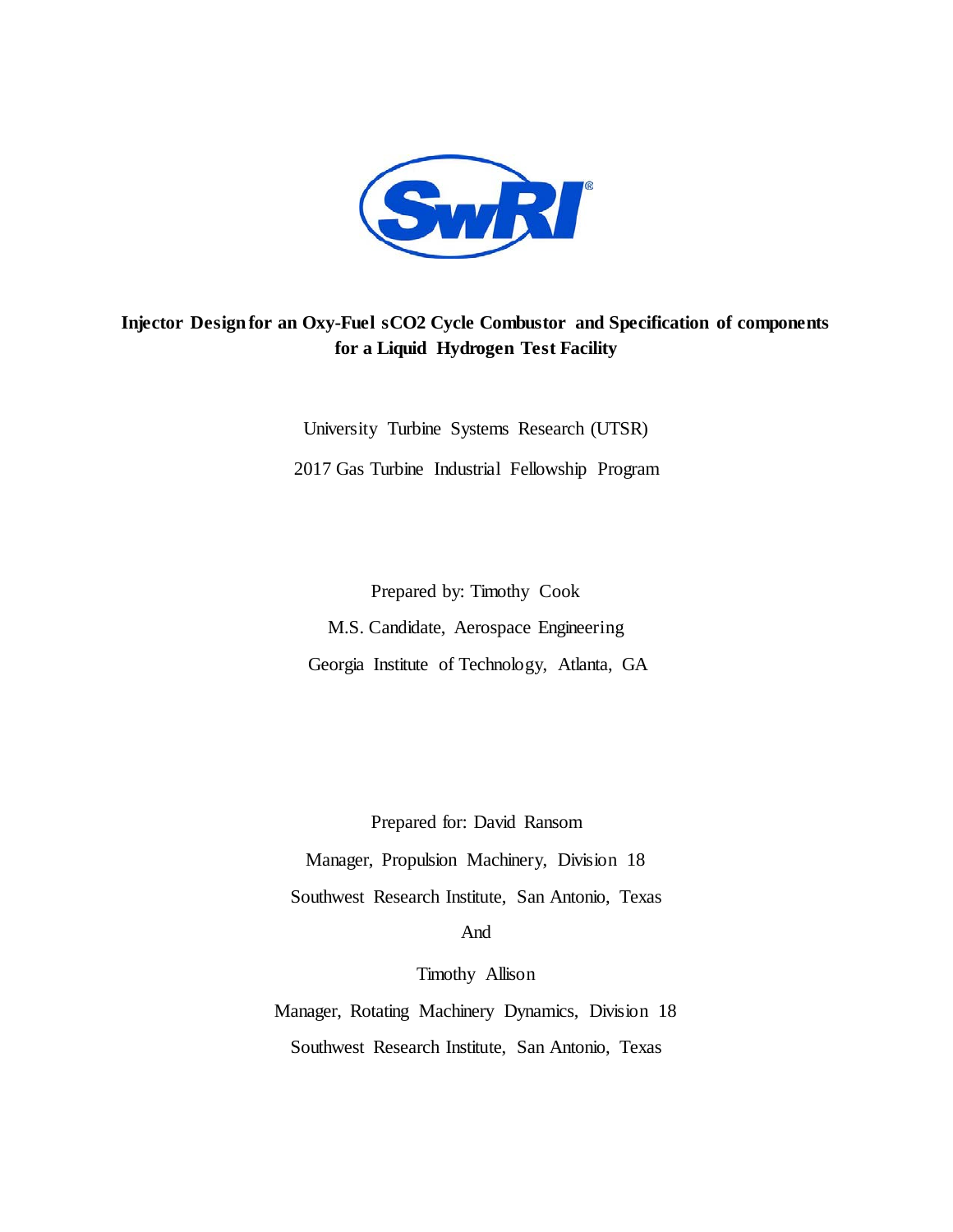#### 1. Introduction

As an independent research organization, Southwest Research Institute serves a diverse clientele with a background in numerous industries. The Mechanical Engineering Department, Division 18, is just one branch of the institute working on a broad range of applications, from Power systems to Manufacturing. SwRI is a leader in supercritical carbon dioxide power cycle research, operating the largest  $sCO<sub>2</sub>$  cycle test loop in the world and division 18 is developing the technology necessary for a production sCO2 Power system, including turbine and combustion development.

This fellowship split tasks between the Fluid Machinery and Rotating Machinery sections under Division 18. The primary accomplishment during the fellowship was the preliminary design of injectors and viewing windows for the oxy-fuel direct-fired  $\rm{sCO_2}$  combustor. In addition, this fellowship contributed to system design for a new liquid hydrogen test facility for hydrogen flow component testing, along with planning considerations for future installations of bulk energetic material storage.

#### 2. Oxy-Fuel sCO2 Combustor

2.1. Background

The supercritical carbon dioxide Brayton power cycle is similar to Brayton and Rankine power cycles commonly employed for power generation, using air and water, respectively, as their working fluids. Supercritical  $CO<sub>2</sub>$  as a working fluid provides a number of advantages over these other cycles because of its density, specific heat and supercritical phase properties. Studies have shown that the theoretical efficiencies of sCO2 Brayton cycles, particularly the recuperated recompression CO<sub>2</sub> Brayton Cycle (RCBC), are much greater than traditional Rankine cycles, as quantified in Figure 1 below. The flow components for a  $sCO<sub>2</sub>$  cycle are approximately ten times smaller than that of a similar Rankine cycle, reducing the capital cost and footprint of sCO2 cycle generation systems (Brun *et al*., 2017).



*Figure 1 Comparison of Recuperated sCO2 Brayton cycle efficiency to Rankine cycle, with varying turbine inlet temp*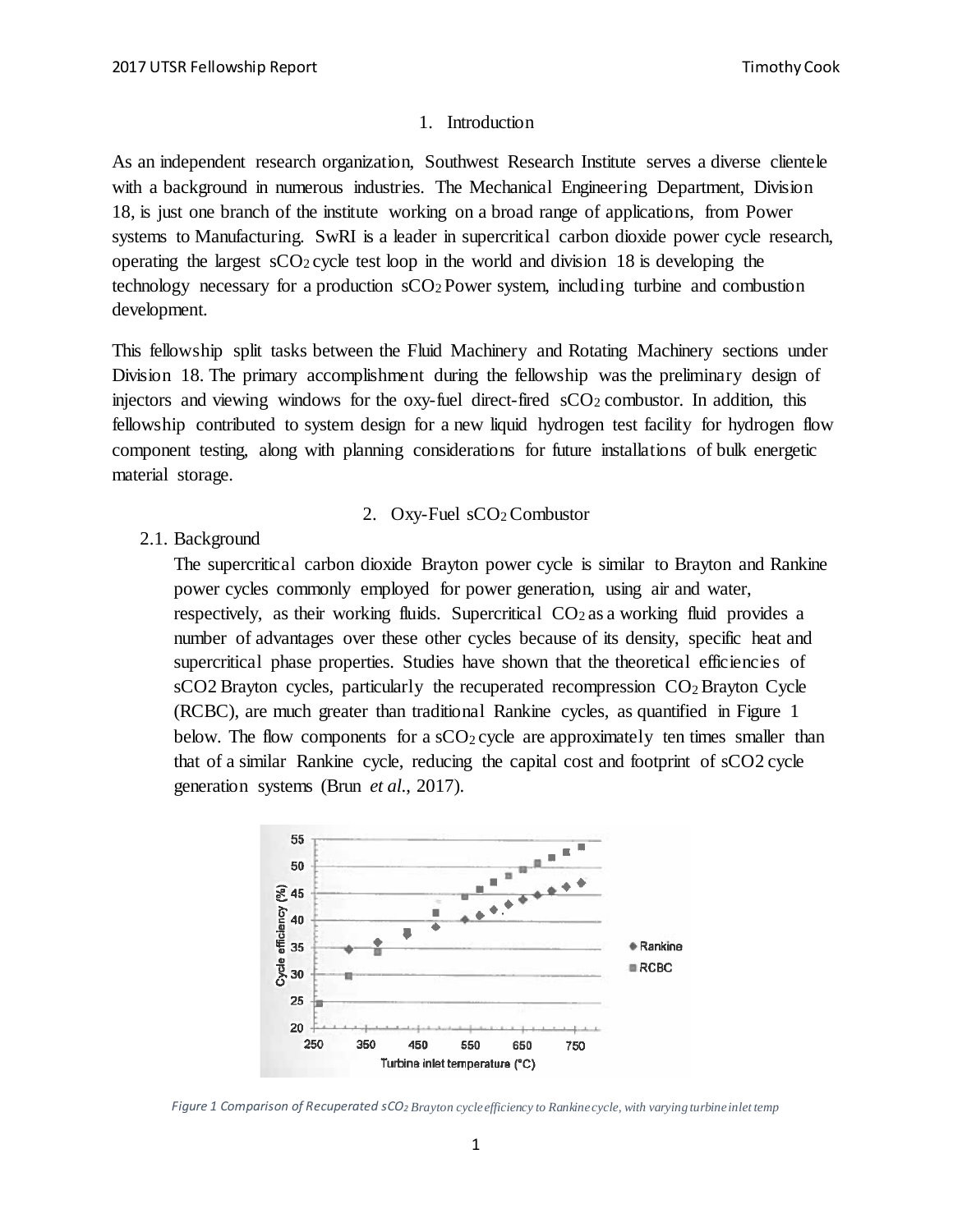A direct-fire oxy-fuel  $sCO<sub>2</sub>$  cycle is a semi-closed cycle for which the primary heat source is a combustor, burning a gaseous fuel and concentrated oxygen within the medium of inert CO2. Figure 2 depicts the process diagram of a simple, recuperated direct-fire  $\mathrm{sCO}_2$  cycle. A practical oxy-fuel cycle would concentrate oxygen from ambient air for combustion. After the turbine, water and other combustion byproducts are separated out.



*Figure 2 Process Diagram for a recuperated direct-fire sCO2 Brayton cycle with direct CO2 sequestration post-compressor*

Direct fire provides for higher turbine inlet temperatures and direct sequestration of the carbon byproducts, making this cycle particularly attractive in expectation of future restrictions on greenhouse gas emissions. However, many technological challenges remain to building a practical direct fire  $sCO<sub>2</sub>$  Brayton cycle power plant. Chemical kinetics at pressures in excess of 20MPa and in high concentrations of  $CO<sub>2</sub>$  have been poorly studied, while turbines and seals to withstand the conditions and chemical properties of the impure mixture have yet to be developed. SwRI is a leader in research on direct-fire  $\rm sCO_2$  cycles, with a number of projects dedicated to solving these challenges.

2.2. Injector Design

Southwest Research is in the development phase of a MW-scale oxy-fuel sCO2 combustor for demonstration and research. Development of a combustor model for numerical simulation required an injector for the inlet of oxygen, methane and carbon dioxide into the combustor. One of the main goals of the fellowship was to design such an injector to suit the requirements of the combustion system. This entailed research on injector design, creation of a solid model and preliminary numerical simulation to verify flow properties.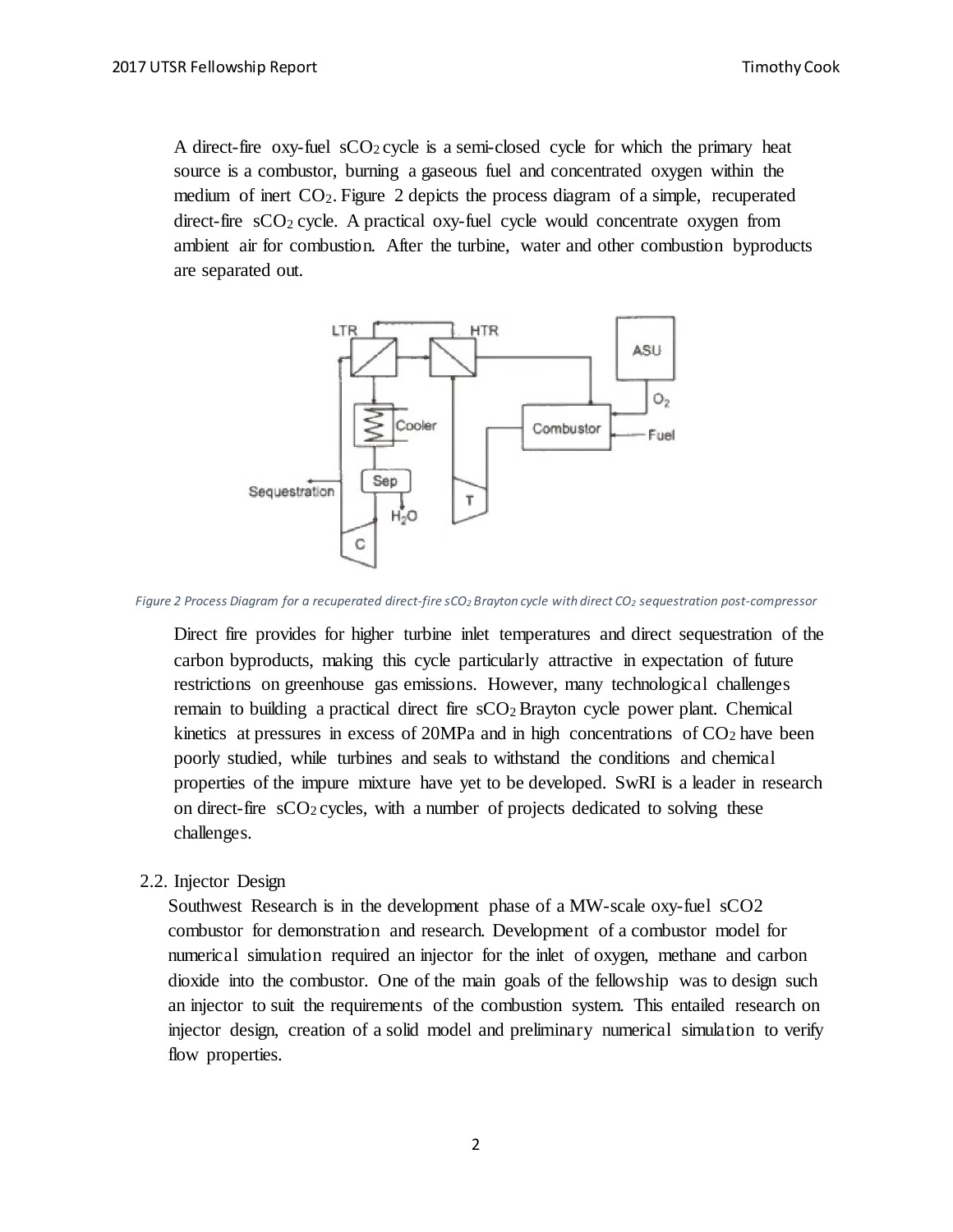### 2.2.1. Literature Review

As no injector design guidelines exists for oxy-fuel combustion in  $\mathcal{S}O_2$ , a review of other current injector designs was necessary at the outset. The proposed combustor was a swirl stabilized, non-premixed configuration, similar to gas turbine engines using gaseous fuels. The literature review, therefore, focused on gas turbine injector design and swirl stabilization to identify criteria for the injector design.

Swirl Stabilized combustors rely on a central recirculation zone to anchor the flame in the combustor and prevent blowout. The tangential velocity of the swirling jet causes divergence, eventually leading to vortex breakdown and the development of a toroidal recirculation zone. As the intensity of the swirl is increased, the recirculation zone remains narrow and extends further downstream, but eventually becomes broader and shorter at high swirl intensities (Gupta *et al.*, 1984).

The Swirl Number is a measurement of the swirl intensity, defined as a ratio of the axial flux of tangential momentum to axial momentum within the jet. Vortex Breakdown first occurs at swirl numbers of 0.3-0.6 (Gupta *et al.*, 1984; Al-abdeli & Masri, 2003). Flame stability is greatest (characterized as its resistance to blowout) over a broad range of equivalence ratios in a moderately swirled jet. For this reason, most practical applications of swirl injectors seem to utilize a swirl number of .6-1.5 (Dombard *et al.*, 2012), where a long, narrow recirculation zone is expected.

While numerous devices exist for imparting swirl, an annular vane mechanism is arguably the simplest design. The swirl number of an axial vane swirler is not a function of jet velocity and can be approximated from swirler dimensions alone by:

$$
S = \frac{2\left[1 - \left(d_h/d\right)^3\right]}{3\left[1 - \left(d_h/d\right)^2\right]} \tan\phi
$$

Where d is the diameter of the swirler nozzle,  $d<sub>h</sub>$  is the diameter of the central hub of the vanes and  $\phi$  is the vane angle at the outer diameter. Axial swirlers are not efficient above a swirl number of one, due to flow obstruction by the fan blades, but pressure drop was not a major concern for the application (Gupta *et al.*, 1984).

#### 2.2.2. Design

The injector delivers a swirled, dilute mixture of oxygen in carbon dioxide to the combustion chamber with a central fuel jet of methane. The simplicity of the annular vane design allowed for a quick calculation of dimensions for varying mass flow rate, velocity and swirl intensity. Multiple models were then produced with different dimensions. Injection velocities were given between 25-50 m/s for the  $O<sub>2</sub>/CO<sub>2</sub>$  mixture. Target swirl number of 1.0 was chosen based on an initial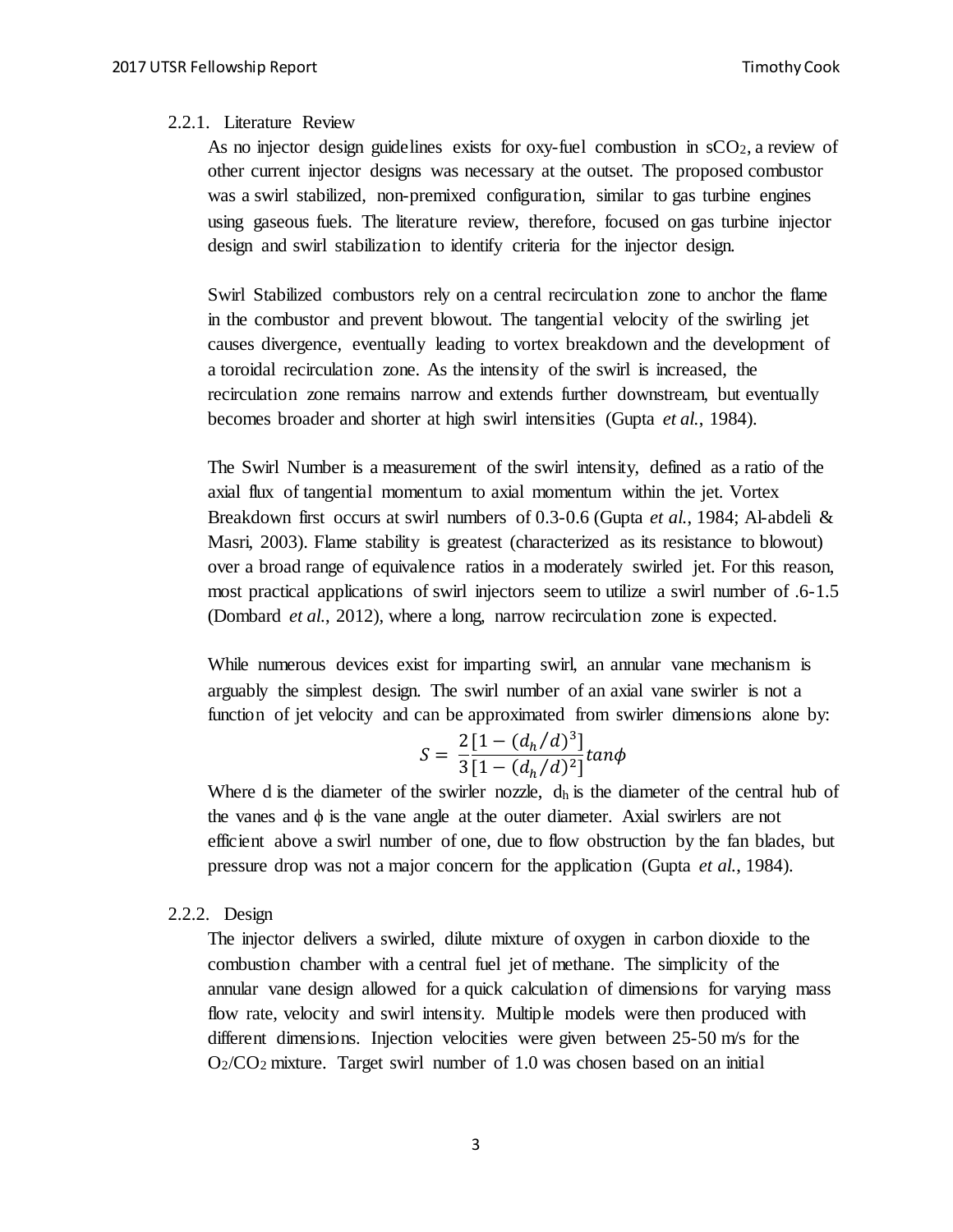comparison to a 0.6 swirl number. The swirler vanes were straight vanes with a varying angle from hub to tip.

2.2.3. Numerical Simulation

In order to produce stable combustion, a swirl injector should produce a central recirculation zone within the jet. Various factors lead to the idealized swirl injector model out-performing the real model. With this consideration, The injector models were tested using CFD simulation in ANSYS Fluent to verify the desired flow properties.

Implementation of the simulation, in itself, is a skillful task. Inlet, outlet, boundary conditions and solution settings must be correctly chosen to yield a useful result. Initial simulations using the steady state Reynolds-averaged Navier-Stokes solution would not converge. By analysis of the developing computation, it was determined that the vortex produced downstream exhibited precession about the chamber axis. This violates the steady state assumption of the RANS solver and requires a transient analysis to properly converge on a solution.

The successful transient analysis revealed a strong recirculation zone between one and two jet diameters downstream of the high swirl nozzles. Injector designs with higher velocity and lower swirl numbers did not produce a strong central recirculation. One explanation for this could be the narrow confinement of the chamber, which forms strong exterior recirculation and impedes expansion of the swirling jet.

Figure 4 is an instantaneous axial velocity contour on the cross-section down the axis of the chamber. The flow is biased toward one half of the chamber, forming a lopsided toroidal recirculation zone which rotates about the central axis. Figure 5 further shows the velocity vectors through the chamber, by which the flow reversal can easily be observed.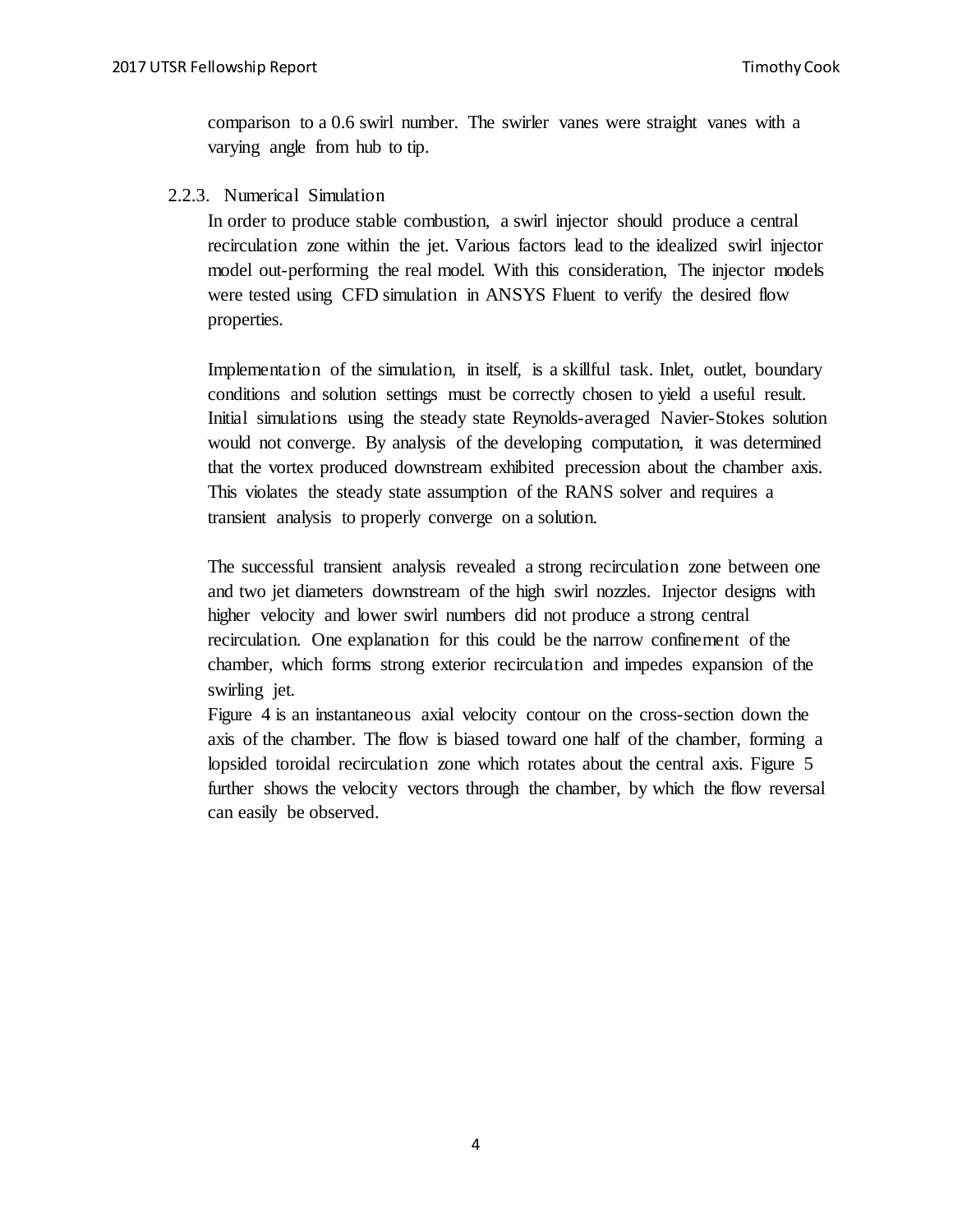

*Figure 3 In-chamber axial velocity contour on x-y plane showing negative velocities indicating recirculation*



*Figure 4 Vector plot on x-y plane showing vortices of recirculation zone. Note strong bias of the jet toward the bottom of chamber, suggesting the vortex core is unstable or transient* 

Further work remains in order to produce a robust injector design for future combustor development. The work done during this fellowship produced a starting point for this injector design, with a basic geometry and framework for CFD simulation. No analysis was conducted with fuel injection through the central orifice. Consequently reactant mixing and fuel distribution was not considered, which will be a major driver of future development.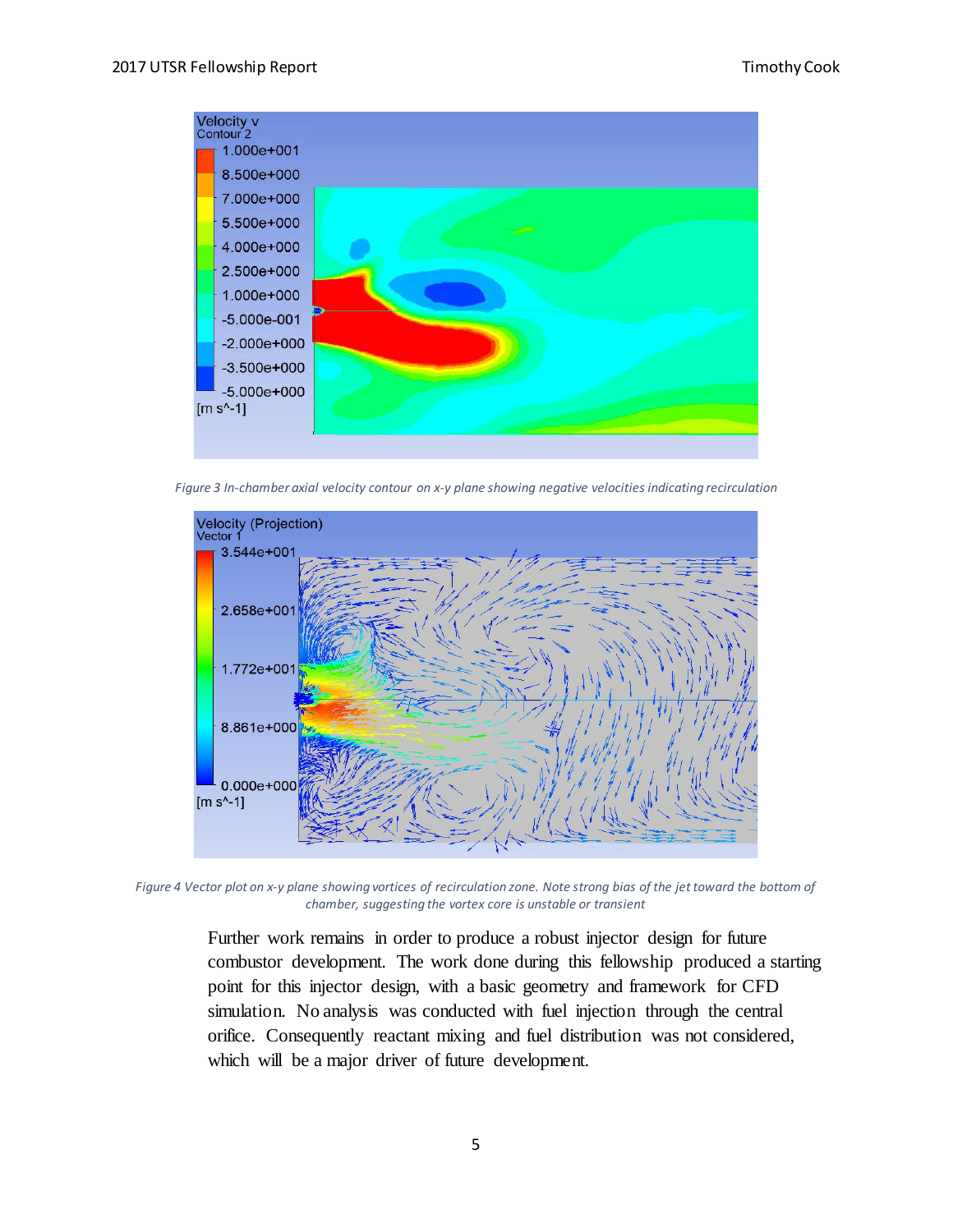# 2.3. Window Design

Optical diagnostics of combustion at the proposed pressures and high concentrations of CO2 do not currently exist in the literature. An objective of the proposed combustor is to provide optical access to the flame for analysis by a variety of techniques. Such methods as PIV, chemiluminescence and shadowgraphy require access from multiple angles to allow light to pass in and out of the combustor. It is, therefore, necessary to design a system of windows, providing perspectives perpendicular to the axis of the combustor, at 0, 90˚ and 180˚ ('front', 'top' and 'back').

# 2.3.1. Design

The cylindrical combustor contsists of three layers, which all must be transparent to obtain optical access to combustion. The outer pressure container had already incorporated a sight glass rated for the temperature and pressure differential at the outer case. The inner liners facilitate flow separation and mixing, with the inner cylinder containing the combustion flow and the outer containing the cooling and dilution flows. The pressure differential over these windows is expected to be mainly due to pressure fluctuations. As such, thinner windows can be used for these liners.

A full cylindrical transparent section was proposed for the inner liner to reduce the intrusion of window settings into the combustion flow path. This design also provides the greatest viewable area within the combustor. The outer liner window was designed to be flat, as intrusions into the cooling flow path is less of a concern.

The window material must possess suitable physical and optical properties. Combustion temperatures up to 1900˚C are expected within the inner liner, requiring a material with high melting point and resistance to thermal gradients. The window material should also transmit light in the mid-wave infrared spectrum for specific optical diagnostics. Sapphire is an excellent choice for these criteria, with a melting point above 2000˚C, softening point at 1800˚C, and transmission over 70% at 4000 nm wavelength through a  $\frac{1}{4}$ " pane thickness. Electrically fused quartz is 10-25% of the cost of Sapphire, but its lower softening point, at  $1700^{\circ}$ C, and transmissivity around 30% at 4000nm would make it much more difficult to use.

Preliminary window design, sizing (based on proposed camera specifications), CAD models and stress analysis were accomplished during the fellowship, as well as cost analysis and material availability.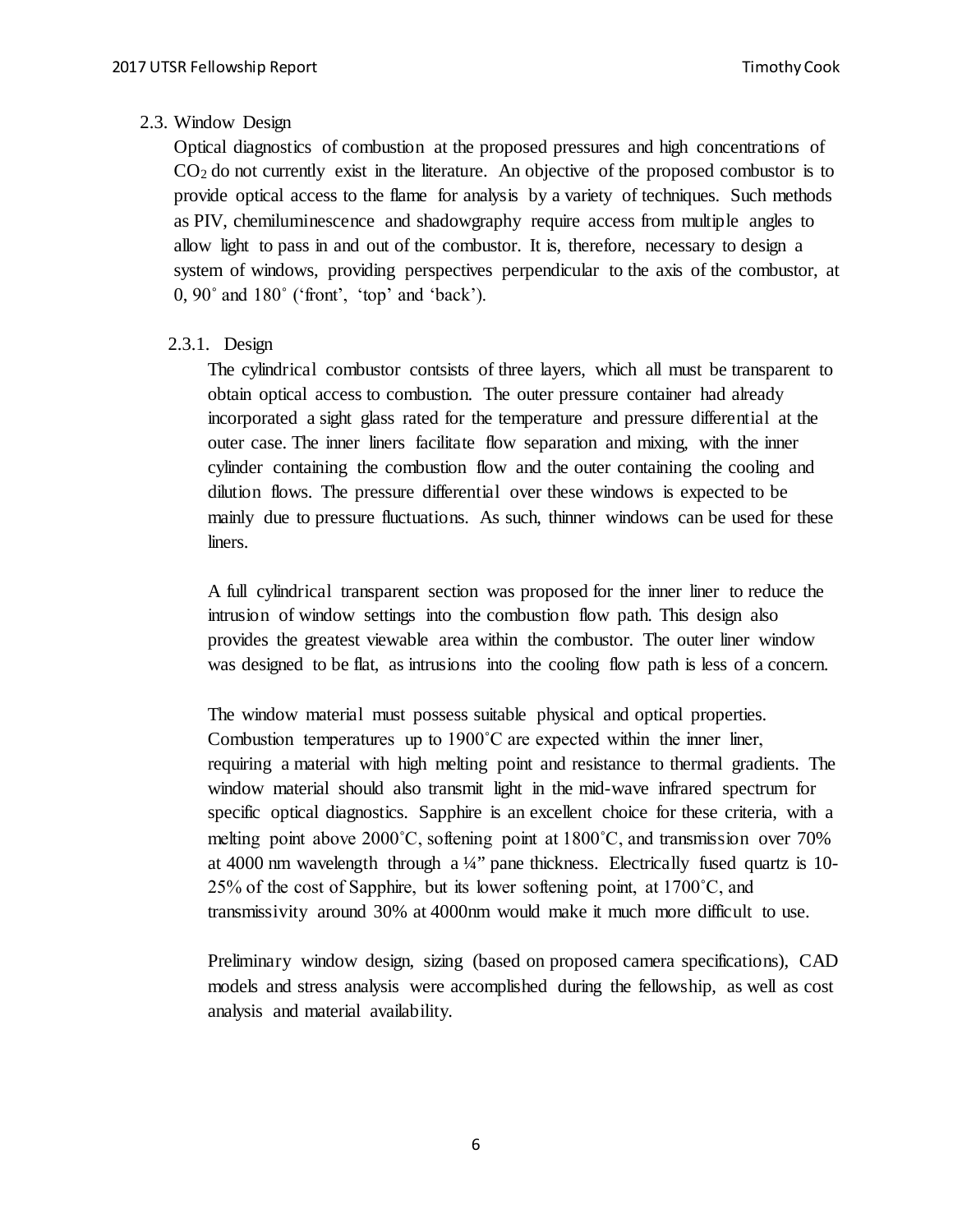# 3. LH2 Facility System

### 3.1. Background

The final major contribution of this fellowship is the design work for a new liquid hydrogen component testing facility at SwRI. The purpose of this facility is to test components of a liquid hydrogen transfer system. Planning included not only specification of the system components, but also data acquisition, power requirements, and fire and safety code considerations.

### 3.2. Design

A large bulk tank would supply  $LH_2$  to a configuration of smaller tanks and other components for testing. Testing plans require targeted flowrates through certain components in the system, with helium and hydrogen gases pressurizing parts of the system. Limited control of pressure within the supply tank and the absence of a mechanical pump necessitates proper sizing of LH2 piping, valves, gas tubing, vaporizers and venting stacks. Vacuum jacketing and composite aerogel insulation for various components of the system is also a requirement to reduce boil-off. Figure 6 is the piping and instrumentation diagram, detailing most of the flow system for the facility.



*Figure 5 P&ID of liquid hydrogen test facility with supply/vaporizer (right), Helium system (bottom), and test section (left).*